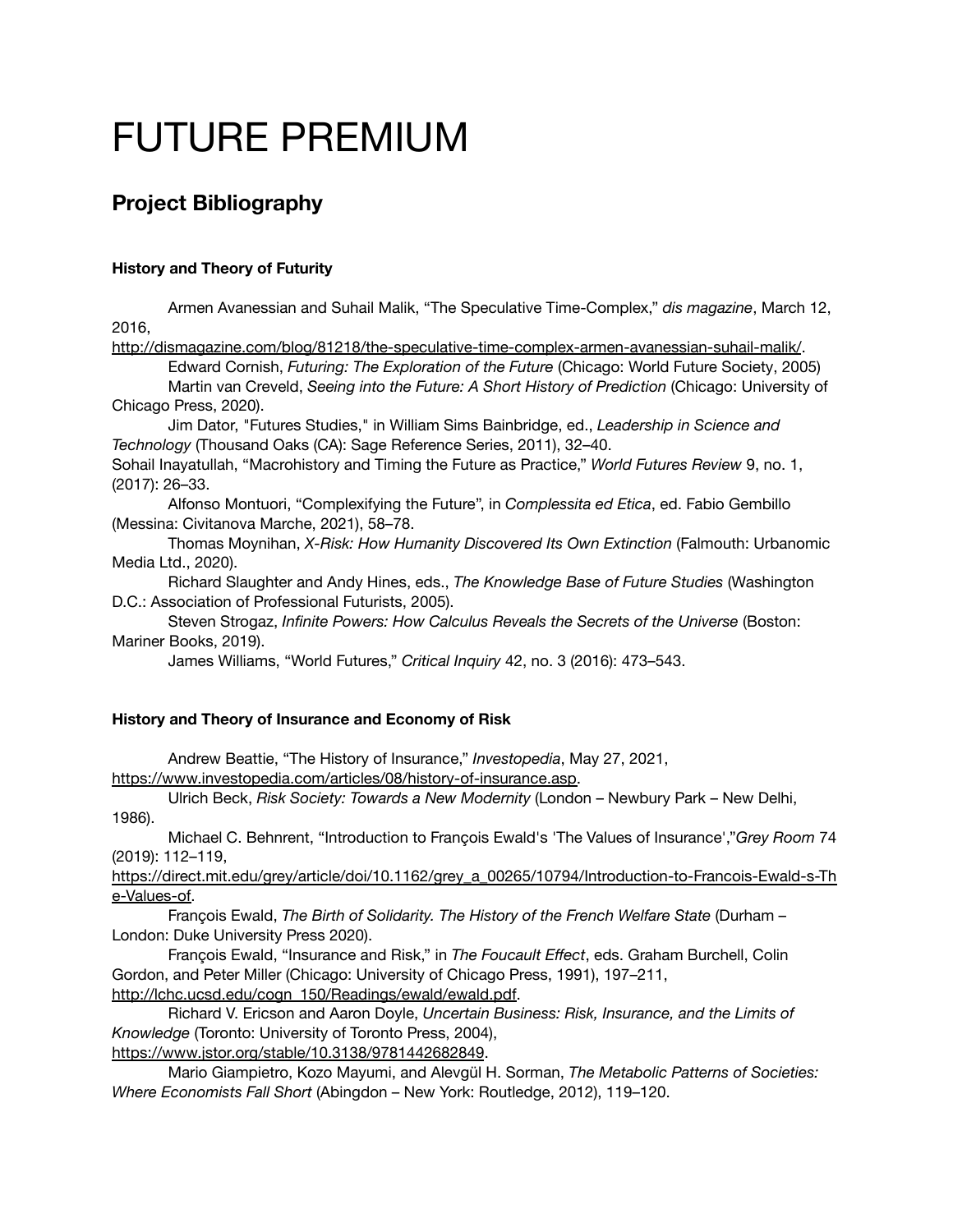Ian Hacking, *The Taming of Chance* (Cambridge: Cambridge University Press, 1990). Niels Viggo Haueter, *A History of Insurance* (Zurich: Swiss Re, 2013/2017), 5.

Razmig Keucheyan, *Nature as a Battlefield: Towards a Political Ecology* (Cambridge – Oxford – Boston: Polity, 2016).

Jeremy Leggett, *Climate Change and the Insurance Industry: Solidarity Among the Risk Community?* (London: Greenpeace, no date),

[https://solar-aid.org/wp-content/uploads/2018/02/leggett-insurance-climate.pdf.](https://solar-aid.org/wp-content/uploads/2018/02/leggett-insurance-climate.pdf)

#### **Symbolic Abstraction and (Climate) Modeling**

Paul N. Edwards, "History of Climate Modeling," *Wiley Interdisciplinary Reviews: Climate Change* 2, no. 1 (January/February 2011): 130,

[https://deepblue.lib.umich.edu/bitstream/handle/2027.42/79438/95\\_ftp.pdf;jsessionid=5BC8DF348733B](https://deepblue.lib.umich.edu/bitstream/handle/2027.42/79438/95_ftp.pdf;jsessionid=5BC8DF348733B3641E261C95FF4B8F06?sequence=1) [3641E261C95FF4B8F06?sequence=1](https://deepblue.lib.umich.edu/bitstream/handle/2027.42/79438/95_ftp.pdf;jsessionid=5BC8DF348733B3641E261C95FF4B8F06?sequence=1).

Matthew Farnham, "Catastrophe Models: The Good, the Bad, the Ugly," *PreventionWeb*, September 11, 2018, <https://www.preventionweb.net/news/catastrophe-models-good-bad-and-ugly>.

Gregory Flato and Jochem Marotzke et al., "Evaluation of Climate Models," in *Climate Change 2013: The Physical Science Basis. Contribution of Working Group I to the Fifth Assessment Report of the Intergovernmental Panel on Climate Change*, eds. Isaac Held, Andy Pitman, Serge Planton and Zong-Ci Zhao (Cambridge – New York: Cambridge University Press, 2013), 743–866.

Jay W. Forrester, *World Dynamics* (Waltham (MA): Pegasus Communications, 1971). Zeke Hausfather, "CMIP6: The Next Generation of Climate Models Explained," *Carbon Brief*, December 2, 2019, <https://www.carbonbrief.org/cmip6-the-next-generation-of-climate-models-explained>.

Crawford Holling, "The Resilience of Terrestrial Ecosystems: Local Surprise and Global Change," in *Sustainable Development of the Biosphere*, eds. W. C. Clark and R. E. Munn (Cambridge: Cambridge University Press, 1986), 292–320.

Frédéric Hourdin, Thorsten Mauritsen, Andrew Gettelman et al., "The Art and Science of Climate Model Tuning," *Bulletin of the American Meteorological Society* 98, no. 3 (2017): 589–602, [https://journals.ametsoc.org/view/journals/bams/98/3/bams-d-15-00135.1.xml.](https://journals.ametsoc.org/view/journals/bams/98/3/bams-d-15-00135.1.xml-)

Bart van den Hurk, Chris Hewitt, Daniela Jacob et al., "The Match between Climate Services Demands and Earth System Models Supplies," *Climate Services* 12 (2018): 59–63, <https://www.sciencedirect.com/science/article/pii/S2405880718300116>.

Joel Katzav and Wendy S. Parker, "The Future of Climate Modeling," *Climatic Change* 132 (2015): 475–487, <https://link.springer.com/article/10.1007/s10584-015-1435-x>.

Dennis Meadows, Donnella Meadows, Jorgen Randers, William W. Behrens, *The Limits to Growth* (Falls Church (VA): Potomac Associates, 1972).

Nicholas Metropolis and Stanislaw Ulam, "The Monte Carlo Method," *Journal of the American Statistical Association* 44, no. 247 (September 1949): 335–341.

Brian C. O'Neill, Timothy R. Carter, Kristie Ebi et al., "Achievements and Needs for the Climate Change Scenario Framework," *Nature Climate Change* 10 (December 2020), 1074–1084, <https://www.nature.com/articles/s41558-020-00952-0.pdf>.

Jacob Schewe, Simon N. Gosling and Lila Warszawski, "State-of-the-art global models underestimate impacts from climate extremes," *Nature Communications* 10 (2019), [https://www.nature.com/articles/s41467-019-08745-6.](https://www.nature.com/articles/s41467-019-08745-6)

Gavin Schmidt, "The Emergent Pattern of Climate Change," *YouTube*, May 1, 2014, <https://www.youtube.com/watch?v=JrJJxn-gCdo>.

Ralf Toumi and Lauren Restell, *Catastrophe Modeling and Climate Change* (London: Lloyd's, 2014),

[https://assets.lloyds.com/media/d6b6597a-092e-4e13-a31c-6983e215504e/pdf-modelling-and-climate](https://assets.lloyds.com/media/d6b6597a-092e-4e13-a31c-6983e215504e/pdf-modelling-and-climate-change-CC-and-modelling-template-V6.pdf)[change-CC-and-modelling-template-V6.pdf](https://assets.lloyds.com/media/d6b6597a-092e-4e13-a31c-6983e215504e/pdf-modelling-and-climate-change-CC-and-modelling-template-V6.pdf).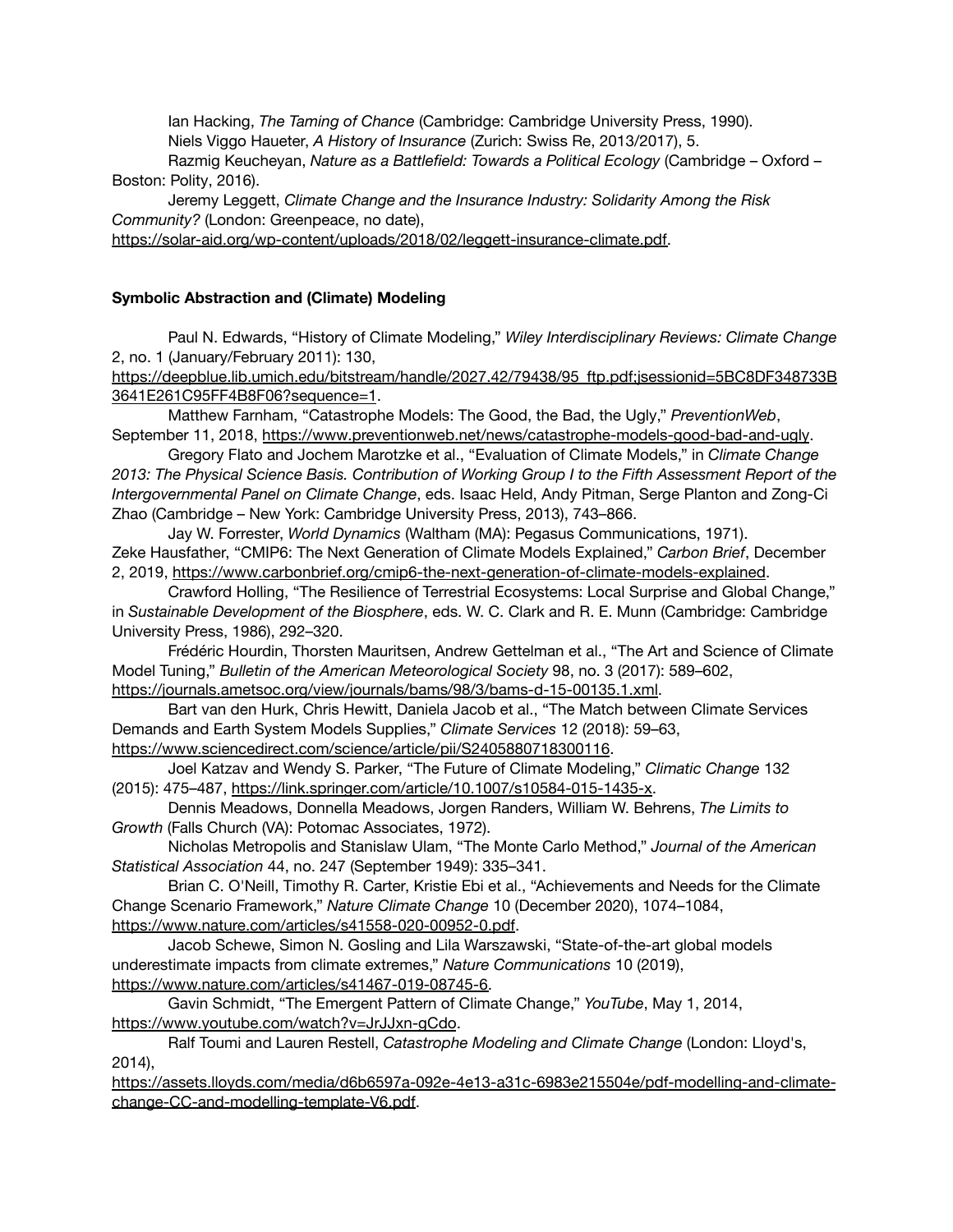"Climate Models," *Climate.gov*, accessed June 27, 2021, <https://www.climate.gov/maps-data/primer/climate-models>.

#### **Contemporary Insurance Practices (in Relation to Climate Change)**

Aliya Alikhanbayova, "Insuring the Weather. Modeling the Complexities of Climate Change," April 9, 2020, *Chartis*,

[https://www.chartis-research.com/vertical/general-insurance/7572126/insuring-the-weather-modeling-th](https://www.chartis-research.com/vertical/general-insurance/7572126/insuring-the-weather-modeling-the-complexities-of-climate-change) [e-complexities-of-climate-change.](https://www.chartis-research.com/vertical/general-insurance/7572126/insuring-the-weather-modeling-the-complexities-of-climate-change)

Chris Bergha, Lesley Bertolottia, Tamaki Bieri et al., *Insurance for Natural Infrastructure: Assessing the Feasibility of Insuring Coral Reefs in Florida and Hawai'*i (Arlington (VA): The Nature Conservancy, 2020),

[https://www.nature.org/content/dam/tnc/nature/en/documents/TNC\\_BOA\\_ReefInsuranceFeasibility\\_FLH](https://www.nature.org/content/dam/tnc/nature/en/documents/TNC_BOA_ReefInsuranceFeasibility_FLHI_113020.pdf) [I\\_113020.pdf.](https://www.nature.org/content/dam/tnc/nature/en/documents/TNC_BOA_ReefInsuranceFeasibility_FLHI_113020.pdf)

Daniel Brettler and Timothy Gosnear, "Parametric Insurance Fills Gaps Where Traditional Insurance Falls Short," *Insurance Journal*, January 9, 2020,

<https://www.insurancejournal.com/news/international/2020/01/09/553850.htm>.

Tristan Bove, "Insuring Natural Infrastructure against Disaster," *Earth.org*, January 22, 2021, <https://earth.org/insuring-natural-infrastructure/>.

Ross Eisenberg, "How Permafrost Insurance Could Revolutionize Arctic Development," *Arctic Today*, December 7, 2018,

[https://www.arctictoday.com/permafrost-insurance-revolutionize-arctic-development/.](https://www.arctictoday.com/permafrost-insurance-revolutionize-arctic-development/)

Helena García Romero and Adriana Molina, *Agriculture and Adaptation to Climate Change: The Role of Insurance in Risk Management: The Case of Colombia* (Inter-American Development Bank, 2015), [https://publications.iadb.org/publications/english/document/Agriculture-and-Adaptation-to-Climate-Cha](https://publications.iadb.org/publications/english/document/Agriculture-and-Adaptation-to-Climate-Change-The-Role-of-Insurance-in-Risk-Management-The-Case-of-Colombia.pdf) [nge-The-Role-of-Insurance-in-Risk-Management-The-Case-of-Colombia.pdf](https://publications.iadb.org/publications/english/document/Agriculture-and-Adaptation-to-Climate-Change-The-Role-of-Insurance-in-Risk-Management-The-Case-of-Colombia.pdf).

Ian Gray, "Damage Functions," *e-flux*,

<https://www.e-flux.com/architecture/accumulation/337972/damage-functions/>.

John Handmer and Johanna Nalau, "Understanding Loss and Damage in Pacific Small Island Developing States," in *Loss and Damage from Climate Change*, ed. Reinhard Mechler (Heidelberg: Springer; 2018), 365–381.

Stephanie C. Herring, Nikolaos Christidis, Andrew Hoell et al., "Explaining Extreme Events of 2019 from a Climate Perspective," *Bulletin of the American Meteorological Society* 102, no. 1 (January 2021), [https://www.ametsoc.org/ams/assets/File/publications/EEEin2019\\_final\\_update021121.pdf](https://www.ametsoc.org/ams/assets/File/publications/EEEin2019_final_update021121.pdf).

L. S. Howard, "Failure to Act on Climate Change Could Make Weather Risks Uninsurable," *Insurance Journal*, April 8, 2020,

[https://www.insurancejournal.com/news/international/2020/04/08/563703.htm#.](https://www.insurancejournal.com/news/international/2020/04/08/563703.htm#)

Thomas Hirsch, *Climate Finance for Addressing Loss and Damage* (Berlin: Brot für die Welt, 2019), [https://reliefweb.int/sites/reliefweb.int/files/resources/ClimateFinance\\_LossDamage.pdf](https://reliefweb.int/sites/reliefweb.int/files/resources/ClimateFinance_LossDamage.pdf).

Paula Jarzabkowski, Konstantinos Chalkias, Daniel Clarke et al., *Insurance for Climate Adaptation: Opportunities and Limitations* (Rotterdam – Washington D.C.: Global Commission on Adaptation, 2019),

[https://files.wri.org/s3fs-public/uploads/Insurance\\_for\\_Climate\\_Adaptation\\_-\\_Global\\_Commission\\_on\\_A](https://files.wri.org/s3fs-public/uploads/Insurance_for_Climate_Adaptation_-_Global_Commission_on_Adaptation.pdf) [daptation.pdf.](https://files.wri.org/s3fs-public/uploads/Insurance_for_Climate_Adaptation_-_Global_Commission_on_Adaptation.pdf)

Joanne Linnerooth-Bayer, Koko Warner, Christoph Bals et al., "Insurance, Developing Countries and Climate Change," *The Geneva Papers on Risk and Insurance – Issues and Practice* 34 (2009): 381–400, <https://link.springer.com/article/10.1057/gpp.2009.15>.

Gregory Squires and Chester Hartman, *There's No Such Thing as a Natural Disaster* (London: Routledge, 2007).

Naomi Klein, *The Shock Doctrine: The Rise of Disaster Capitalism* (London: Picador, 2008).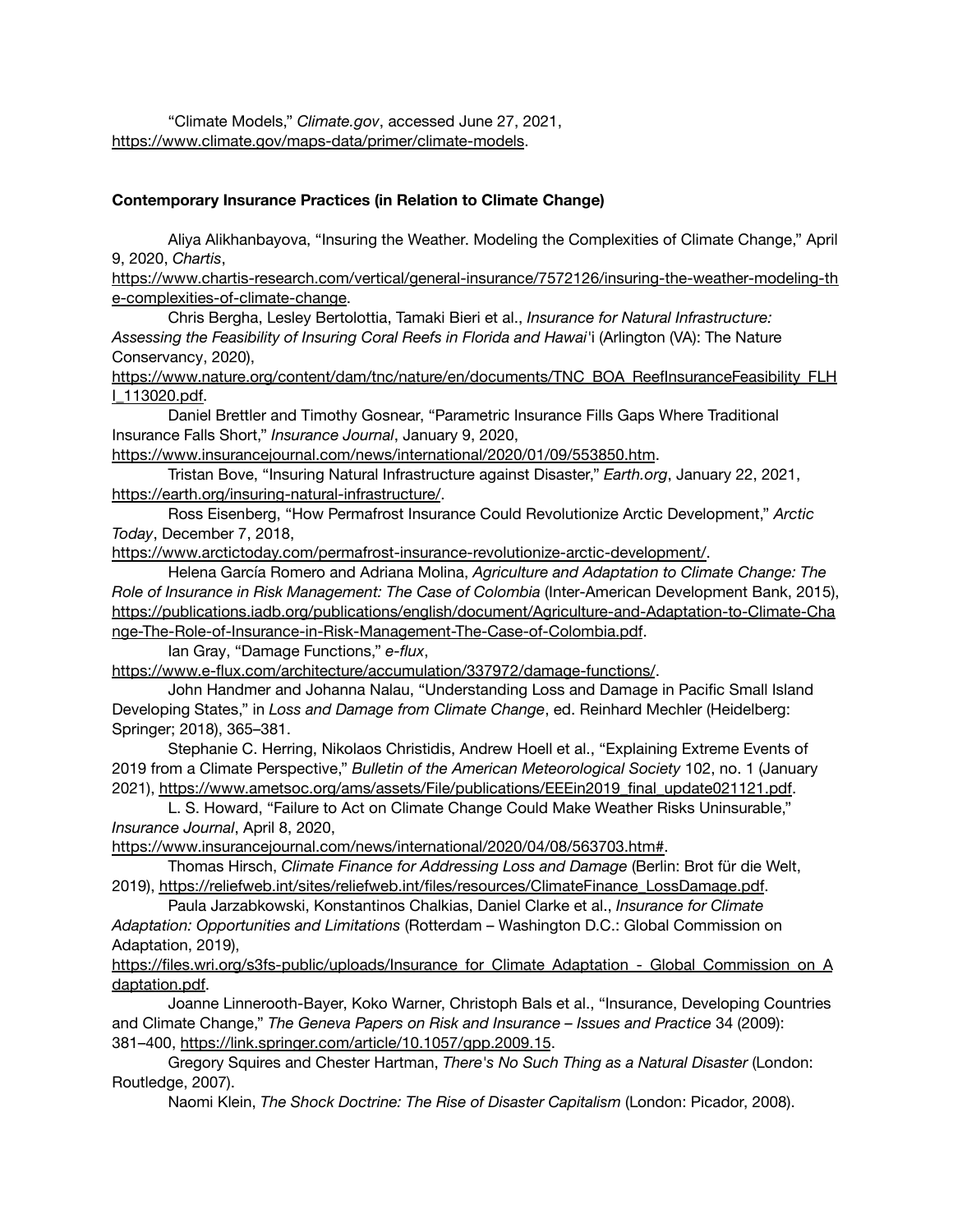Scott A. Kulp and Benjamin H. Strauss, "New Elevation Data Triple Estimates of Global Vulnerability to Sea-Level Rise and Coastal Flooding," *Nature Communications* 10 (October 2019), [https://www.nature.com/articles/s41467-019-12808-z.](https://www.nature.com/articles/s41467-019-12808-z)

R.J. Lehmann, "Do No Harm: Managing Retreat by Ending New Subsidies," *R Street Policy Study* 195 (February 2020), [https://www.rstreet.org/wp-content/uploads/2020/02/195.pdf.](https://www.rstreet.org/wp-content/uploads/2020/02/195.pdf-) Matthew Paterson, "Risky Business: Insurance Companies in Global Warming Politics," *Global Environmental Politics* 1, no. 4 (2001),

[https://direct.mit.edu/glep/article/1/4/18/14134/Risky-Business-Insurance-Companies-in-Global.](https://direct.mit.edu/glep/article/1/4/18/14134/Risky-Business-Insurance-Companies-in-Global)

Tobias Lunt, Alex W. Jones, William S. Mulhern et al., "Vulnerabilities to Agricultural Production Shocks: An Extreme, Plausible Scenario for Assessment of Risk for the Insurance Sector," *Climate Risk Management* 13 (2016): 1–9, [https://www.sciencedirect.com/science/article/pii/S2212096316300080.](https://www.sciencedirect.com/science/article/pii/S2212096316300080)

María Máñez Costa, Roxane Marchal, David Moncoulon et al., "A Sustainable Flywheel: Opportunities from Insurance' Business to Support Nature-Based Solutions for Climate Adaptation," *Environmental Research Letters* 15, no. 11 (2020),

[https://iopscience.iop.org/article/10.1088/1748-9326/abc046.](https://iopscience.iop.org/article/10.1088/1748-9326/abc046)

Reinhard Mechler, Elisa Calliari, Laurens M. Bouwer et al., "Science for Loss and Damage: Findings and Propositions," in *Loss and Damage from Climate Change*, ed. Reinhard Mechler (Heidelberg: Springer; 2018), 3–37.

National Academies of Sciences, Engineering, and Medicine, *[Attribution](https://www.nap.edu/read/21852) of Extreme Weather Events in the [Context](https://www.nap.edu/read/21852) of Climate Change* (Washington D.C.: The National Academic Press, 2016).

Cyrus Newlin and Heather A. Conley, "Climate Change Will Reshape Russia," *Center for Strategic and International Studies*, January 13, 2021,

<https://www.csis.org/analysis/climate-change-will-reshape-russia>.

Provides Ng, "Circular Insurance: Risk Resilience in Speculative Urbanism," *Responsive Cities: Disrupting through Circular Design Symposium Proceedings 2019*, ed. Areti Markoupoulou (Barcelona: Institut d'Arquitectura Avançada de Catalunya, 2019),

https://www.researchgate.net/publication/344511058 Circular\_Insurance\_Risk\_Resilience\_in\_Speculativ [e\\_Urbanism.](https://www.researchgate.net/publication/344511058_Circular_Insurance_Risk_Resilience_in_Speculative_Urbanism)

Alexey Nosov, Olga Tagirova and Marina Fedotova, "Agrarian Insurance in Russia: Conditions, Difficulties, and Ways of Their Overcoming," *BIO Web of Conferences* 10 (2020):

[https://www.bio-conferences.org/articles/bioconf/full\\_html/2020/01/bioconf\\_fies2020\\_00136/bioconf\\_fie](https://www.bio-conferences.org/articles/bioconf/full_html/2020/01/bioconf_fies2020_00136/bioconf_fies2020_00136.html) [s2020\\_00136.html](https://www.bio-conferences.org/articles/bioconf/full_html/2020/01/bioconf_fies2020_00136/bioconf_fies2020_00136.html).

Linnéa Nordlander, Melanie Pill, and Beatriz Martinez Romera, "Insurance Schemes for Loss and Damage: Fool's Gold?," *Climate Policy* 20, no. 6 (2020): 704–714.

Martin Quaas, Stefan Baumgärtner and Michel De Lara, "Insurance Value of Natural Capital," *Ecological Economics* 165 (November 2019),

<https://www.sciencedirect.com/science/article/pii/S0921800918315350>.

Liam Phelan, "Managing Climate Risk: Extreme Weather Events and the Future of Insurance in a Climate-Changed World," *Australasian Journal of Environmental Management* 15, no. 4 (2011): 223–232, <https://www.tandfonline.com/doi/abs/10.1080/14486563.2011.611486>.

Liam Phelan, Ros Taplin, Ann Henderson-Sellers et al., Ecological Viability or Liability? Insurance System Responses to Climate Risk, *Environmental Policy and Governance* 21, no. 2 (2011): 112–130, <https://onlinelibrary.wiley.com/doi/10.1002/eet.565>.

Roz Pidcock, "In-Depth: The Scientific Challenge of Extreme Weather Attribution," *Carbon Brief*, March 11, 2016,

<https://www.carbonbrief.org/in-depth-the-scientific-challenge-of-extreme-weather-attribution>.

Alpen Suresh Sheth, "Cultivating Risk: Weather Insurance, Technology and Financialization in India," (PhD diss., MIT, 2017), <https://dspace.mit.edu/handle/1721.1/113802>.

Alexey Sorokin, Aleksey Bryzzhev, Anton Strokov et al., "The Economics of Land Degradation in Russia," in *Economics of Land Degradation and Improvement – A Global Assessment for Sustainable*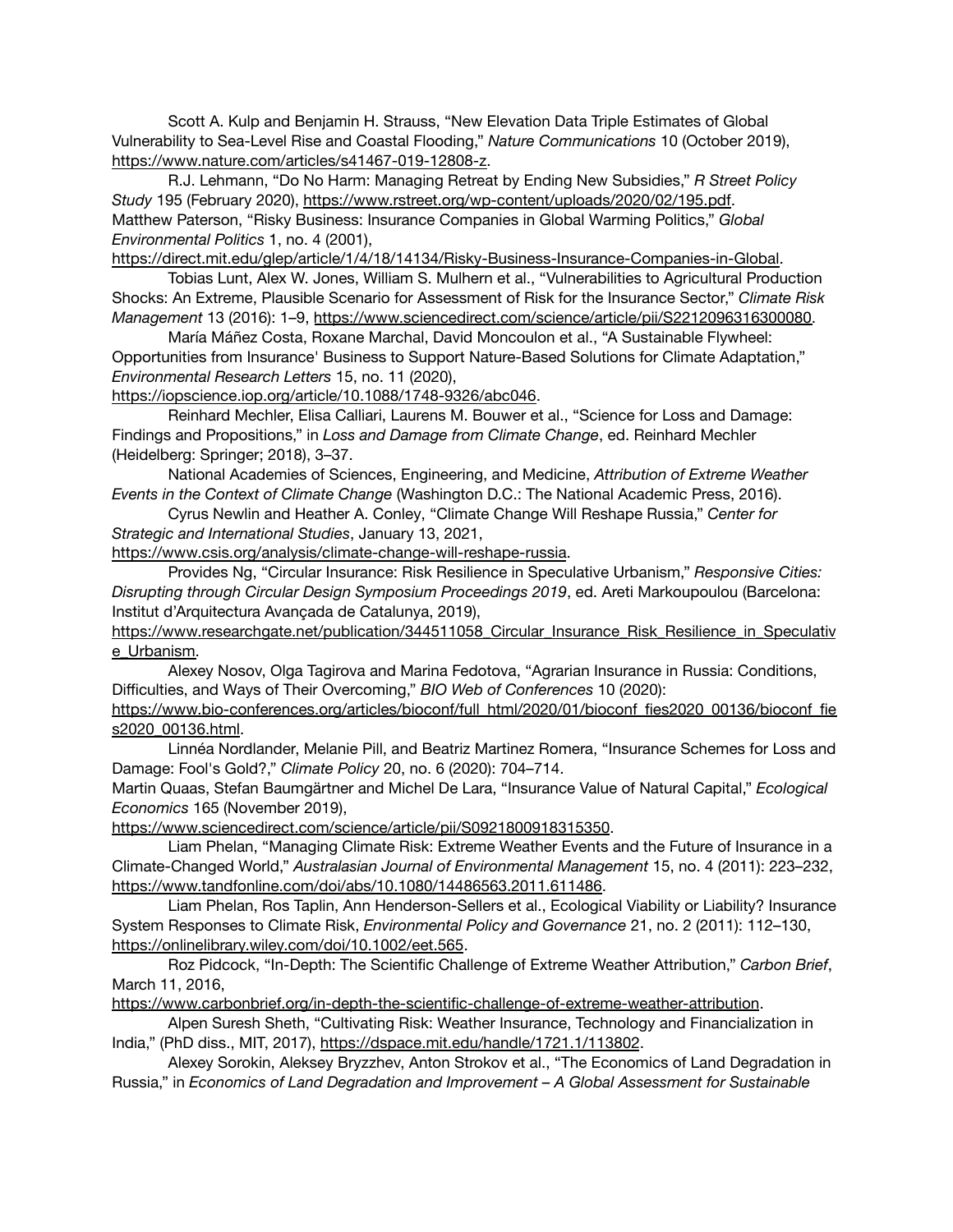*Development*, eds. Ephraim Nkonya, Alisher Mirzabaev, and Joachim von Braun (Cham: Springer, 2016), 541–576, [https://link.springer.com/chapter/10.1007/978-3-319-19168-3\\_1.](https://link.springer.com/chapter/10.1007/978-3-319-19168-3_1)

Bruce Sterling, "The World Is Becoming Uninsurable," *Viridian Design*, [http://www.viridiandesign.org/notes/1-25/Note%2000023.txt.](http://www.viridiandesign.org/notes/1-25/Note%2000023.txt)

*African Risk Capacity*, [https://www.africanriskcapacity.org/.](https://www.africanriskcapacity.org/)

*AIR's Climate Change Practice: Assess the Risk of Climate Change to Different Lines of Business* (AIR Worldwide, 2020),

[https://www.air-worldwide.com/siteassets/Publications/Brochures/documents/AIR\\_Climate\\_Change\\_Pra](https://www.air-worldwide.com/siteassets/Publications/Brochures/documents/AIR_Climate_Change_Practice.pdf) [ctice.pdf](https://www.air-worldwide.com/siteassets/Publications/Brochures/documents/AIR_Climate_Change_Practice.pdf).

"AOSIS Chair Urges Increased Focus on Loss and Damage at COP 24," *International Institute for Sustainable Development*, November 13, 2018,

<https://sdg.iisd.org/news/aosis-chair-urges-increased-focus-on-loss-and-damage-at-cop-24/>.

*Application Paper on Supervision of Climate-Related Risks in the Insurance Sector* (Basel: International Association of Insurance Supervisors, 2021),

[https://www.iaisweb.org/page/news/press-releases/file/97159/press-release-iais-sif-application-paper-o](https://www.iaisweb.org/page/news/press-releases/file/97159/press-release-iais-sif-application-paper-on-the-supervision-of-climate-related-risks) [n-the-supervision-of-climate-related-risks.](https://www.iaisweb.org/page/news/press-releases/file/97159/press-release-iais-sif-application-paper-on-the-supervision-of-climate-related-risks)

"Background on: Climate Change and Insurance Issues," *Insurance Information Institute*, November 1, 2019, <https://www.iii.org/article/background-on-climate-change-and-insurance-issues>.

"bneGREEN: Global Warming Will Open up Russia's Far North to Agriculture over Next Two Decades," *bne IntelliNews*, May 17, 2021,

[https://www.intellinews.com/bnegreen-global-warming-will-open-up-russia-s-far-north-to-agriculture-ov](https://www.intellinews.com/bnegreen-global-warming-will-open-up-russia-s-far-north-to-agriculture-over-next-two-decades-210738/?source=russia) [er-next-two-decades-210738/?source=russia.](https://www.intellinews.com/bnegreen-global-warming-will-open-up-russia-s-far-north-to-agriculture-over-next-two-decades-210738/?source=russia)

*CISL ClimateWise Principles 2020* (Cambridge: Cambridge Institute for Sustainability Leadership 2020), <https://www.cisl.cam.ac.uk/resources/publication-pdfs/cisl-climatewise-principles-2020.pdf>.

*Global Risks, Trends and Closing the Protection Gap* (Swiss Re, 2019),

[https://www.swissre.com/dam/jcr:b4cac90e-a60f-4e33-bed2-497e52ff04b5/como\\_o\\_resseguro\\_pode\\_a](https://www.swissre.com/dam/jcr:b4cac90e-a60f-4e33-bed2-497e52ff04b5/como_o_resseguro_pode_ajudar_a_resolver_a_lacuna_de_protecao.pdf) [judar\\_a\\_resolver\\_a\\_lacuna\\_de\\_protecao.pdf](https://www.swissre.com/dam/jcr:b4cac90e-a60f-4e33-bed2-497e52ff04b5/como_o_resseguro_pode_ajudar_a_resolver_a_lacuna_de_protecao.pdf).

"Insuring Nature to Ensure a Resilient Future," *The Nature Conservancy*, December 8, 2020, [https://www.nature.org/en-us/what-we-do/our-insights/perspectives/insuring-nature-to-ensure-a-resilien](https://www.nature.org/en-us/what-we-do/our-insights/perspectives/insuring-nature-to-ensure-a-resilient-future/) [t-future/](https://www.nature.org/en-us/what-we-do/our-insights/perspectives/insuring-nature-to-ensure-a-resilient-future/).

*Issues Paper on Climate Change Risks to the Insurance Sector* (Basel: International Association of Insurance Supervisors, 2018), [https://www.iaisweb.org/page/supervisory-material/issues-papers.](https://www.iaisweb.org/page/supervisory-material/issues-papers)

*Issues Paper on the Implementation of the Recommendations of the Task Force on Climate-related Financial Disclosures* (Basel: International Association of Insurance Supervisors, 2020), [https://b9ea8c1e-dc19-4d5f-b149-9b1ea4b8d050.filesusr.com/ugd/eb1f0b\\_365cc83062254d509c20d7](https://b9ea8c1e-dc19-4d5f-b149-9b1ea4b8d050.filesusr.com/ugd/eb1f0b_365cc83062254d509c20d79313143868.pdf) [9313143868.pdf](https://b9ea8c1e-dc19-4d5f-b149-9b1ea4b8d050.filesusr.com/ugd/eb1f0b_365cc83062254d509c20d79313143868.pdf).

*Issues Paper on Index-based Insurances, particularly in Inclusive Insurance Markets* (Basel: International Association of Insurance Supervisors, 2018),

<https://www.iaisweb.org/page/supervisory-material/issues-papers>.

.

"Locking It Up – Carbon Removal and Insurance," *Swiss Re*, June 4, 2020,

<https://www.swissre.com/institute/research/sonar/sonar2020/sonar2020-carbon-removal-insurance.html>

*NGFS Climate Scenarios for Central Banks and Supervisors* (Network for Greening the Financial System, 2020),

[https://www.ngfs.net/sites/default/files/media/2020/06/29/ngfs\\_climate\\_scenarios\\_final.pdf](https://www.ngfs.net/sites/default/files/media/2020/06/29/ngfs_climate_scenarios_final.pdf).

"Pathways and Pitfalls in Extreme Event Attribution," *World Weather Attribution*, May 13, 2021, <https://www.worldweatherattribution.org/pathways-and-pitfalls-in-extreme-event-attribution/>.

*PCRAFI: Better Risk Information for Smarter Investment* (Washington: The International Bank for Reconstruction and Development / The World Bank, 2013),